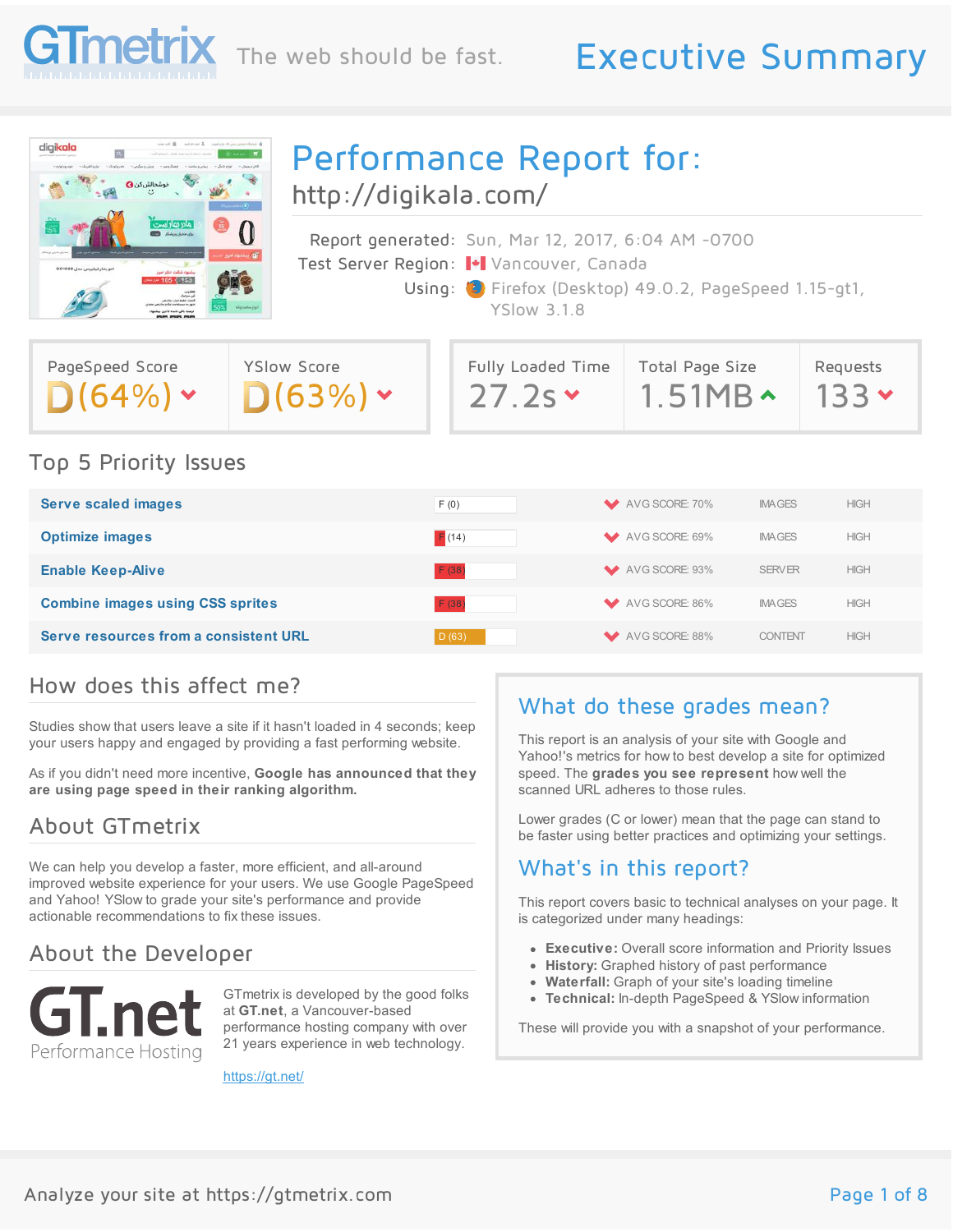

**History** 

### History

Page load times



#### Page sizes and request counts



### PageSpeed and YSlow scores

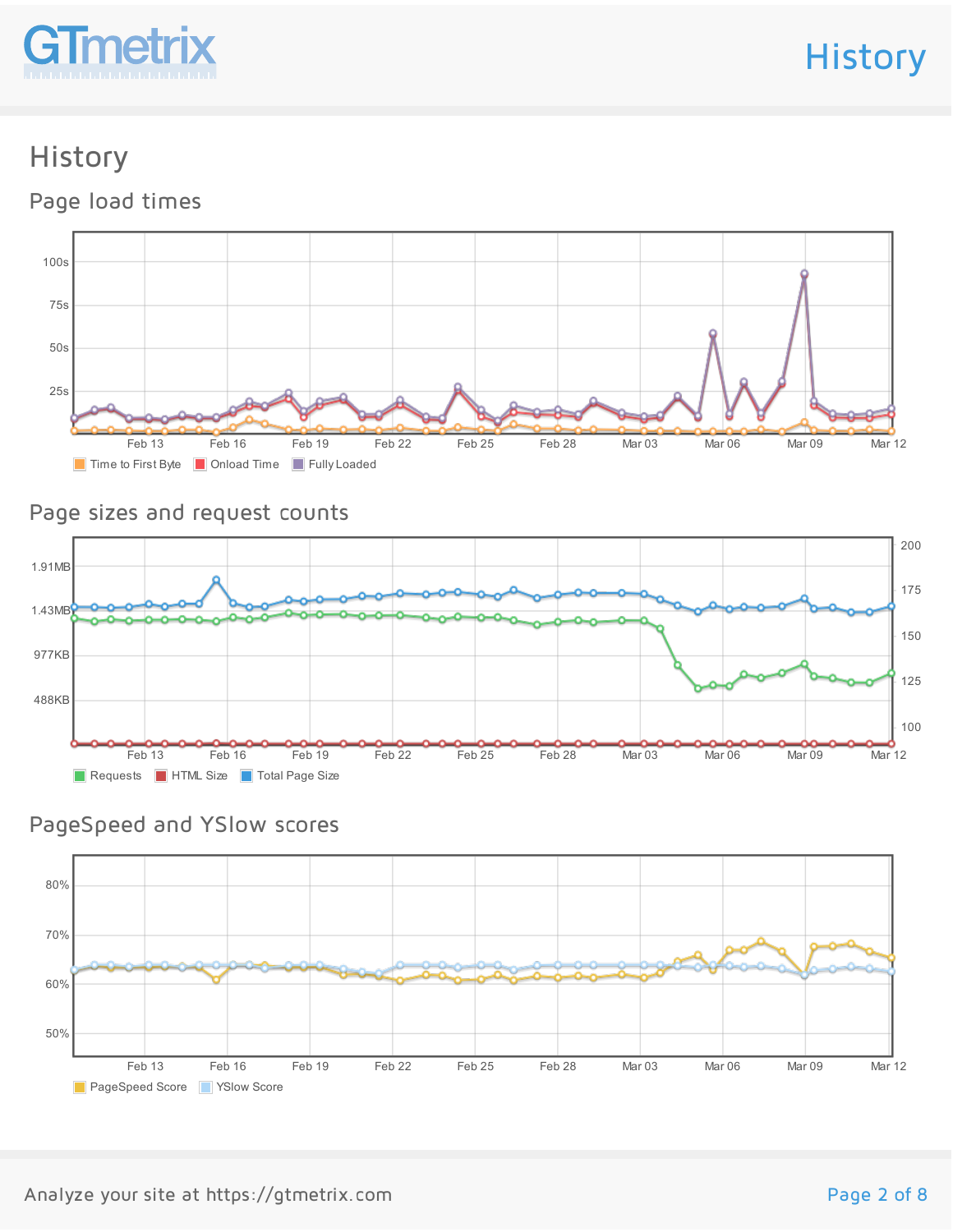

# Waterfall Chart

## Waterfall Chart

The waterfall chart displays the loading behaviour of your site in your selected browser. It can be used to discover simple issues such as 404's or more complex issues such as external resources blocking page rendering.

| فروشگاه اینترنتی دیجی کالا                                      |                                                           |  |
|-----------------------------------------------------------------|-----------------------------------------------------------|--|
| GET digikala.com 307 Ter digikala.cor 296 B 132ms               |                                                           |  |
| GET digikala.com 301 Mo digikala.cor 147 B 488ms                |                                                           |  |
| GET www.digikala.c 307 Ter digikala.cor 296 B<br>134ms          |                                                           |  |
| $\vert$ 1.48s<br>GET www.digikala.c 200 OK digikala.cor 15.2 KB |                                                           |  |
| GET PageResource 200 OK digikala.cor 3.4 KB                     | $\begin{array}{ c c c c }\n\hline\n1 & 3s\n\end{array}$   |  |
| 268ms<br>GET js_jquery?v=k 200 OK template.di 94.1 KB           |                                                           |  |
| 260ms<br>GET js_common?v 200 OK template.di 1.8 KB              |                                                           |  |
| GET js_public?v=J! 200 OK template.di 20.9 KB                   | 283ms                                                     |  |
| GET js_xdomainred 200 OK template.di 810 B                      | 265 <sub>ms</sub>                                         |  |
| GET js_main?v=ZY 200 OK template.di 10.3 KB                     | 309ms                                                     |  |
| 265ms<br>GET js_homePath? 200 OK template.di 5.1 KB             |                                                           |  |
| GET js_emstrack?\ 200 OK template.di 1.4 KB                     | 265 <sub>ms</sub>                                         |  |
| GET css_main?v=5 200 OK template.di 16.6 KB                     | 332ms                                                     |  |
| GET css_HomePag 200 OK template.di 4.9 KB                       | 332 <sub>ms</sub>                                         |  |
| 203ms<br>GET ScriptResourc 200 OK digikala.cor 43.3 KB          |                                                           |  |
| GET videos.png 200 OK template.di 1.3 KB                        | 332ms                                                     |  |
| GET news.png 200 OK template.di 1.3 KB                          | 332 <sub>ms</sub>                                         |  |
| GET category.png 200 OK template.di 1.2 KB                      | 333ms                                                     |  |
| GET product.png 200 OK template.di 1.2 KB                       | 336ms                                                     |  |
| GET digikala-logo-: 200 OK template.di 1.7 KB                   | 342ms                                                     |  |
| GET 12aaaf15.jpg 200 OK file.digikala 54.4 KB<br>132ms          |                                                           |  |
| GET DigikalaTelegr 200 OK template.di 3.6 KB                    | 358ms                                                     |  |
| GET 8f0506b8.jpg 200 OK file.digikala 13.9 KB                   | $\blacksquare$ 1.66s                                      |  |
| 193ms<br>GET 6f88d11d.jpg 200 OK file.digikala 19.1 KB          |                                                           |  |
| GET 1bc96f76.jpg 200 OK file.digikala 15.4 KB<br>193ms          |                                                           |  |
| 193ms<br>GET 55eac3dd.jpg 200 OK file.digikala 17.4 KB          |                                                           |  |
| 192ms<br>GET 2af22a17.jpg 200 OK file.digikala 17.9 KB          |                                                           |  |
| 129ms<br>GET x.vision.png 200 OK file.digikala 3.6 KB           |                                                           |  |
| GET samsung-bran 200 OK file.digikala 5.2 KB                    | 1.72s                                                     |  |
| GET nivea.png 200 OK file.digikala 13.2 KB                      | .98s                                                      |  |
| GET pars-khazar-8 200 OK file.digikala 7.9 KB                   | 1.91s                                                     |  |
| GET philips-3db377 200 OK file.digikala 29.6 KB                 | .78s                                                      |  |
| GET snowa-cc6b61 200 OK file.digikala 7 KB                      | 98s                                                       |  |
| GET logo.aspx?id= 200 OK trustseal.e 17.2 KB                    | $\begin{array}{ c c c } \hline \quad 1 & 56s \end{array}$ |  |
| GET logo.aspx?id= 200 OK logo.samar 414 B                       | T H                                                       |  |
| GET digistyle.png 200 OK template.di 1.9 KB                     | 357 <sub>ms</sub>                                         |  |
| GET fidibo.png 200 OK template.di 910 B                         | 357 <sub>ms</sub>                                         |  |
| GET digikala-mag. [ 200 OK template.di 2.8 KB                   | 350 <sub>ms</sub>                                         |  |
| GET openbox.png 200 OK template.di 2 KB                         | 376ms                                                     |  |
| 200 OK template.di 872 B<br><b>GET dmc.png</b>                  | 376 <sub>ms</sub>                                         |  |
| <b>GET divolte.js</b><br>200 OK clickstream 4 KB                | $\blacksquare$ 750 $\blacksquare$                         |  |
| <b>GET app.js</b> 200 OK digikala.cor 639 B<br>$ 167$ ms        |                                                           |  |
| GET gtm.js?id=GTI 200 OK googletagn 29.9 KB                     | 19ms                                                      |  |
| GET scarab-v2.js 200 OK cdn.scarab 21.9 KB                      | 1 Ims                                                     |  |
| GET web_Yekan.wo 200 OK template.di 27.9 KB                     | $\frac{1}{3}$ 340ms                                       |  |
| GET analytics.js 200 OK google-ana 11.9 KB                      | 23ms                                                      |  |
| GET atrk.js 200 OK d31qbv1ctl 3.6 KB                            | 7 <sub>ms</sub>                                           |  |
| GET 123DB8D9CCA 200 OK recommend 5.7 KB                         | $\parallel$ 13ms                                          |  |
| GET slices.png 200 OK template.di 40.7 KB                       | 66ms                                                      |  |
| GET waiting.gif 200 OK template.di 4.1 KB                       | 64ms                                                      |  |
| GET ios_app_bg.pn 200 OK template.di 4.8 KB                     | 64ms                                                      |  |
| GET android_app_I 200 OK template.di 5.4 KB                     | 64ms                                                      |  |
|                                                                 |                                                           |  |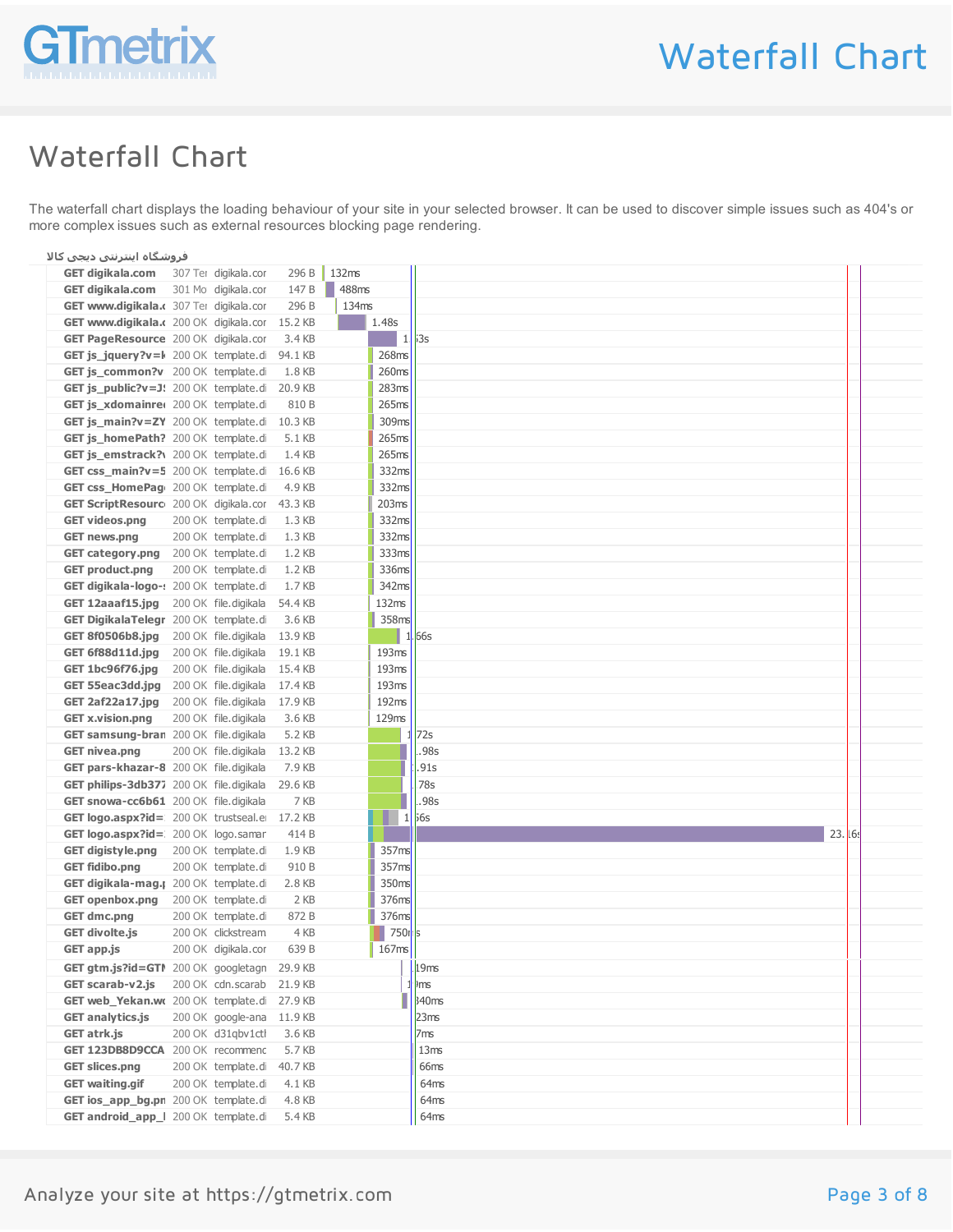

# Waterfall Chart

| <b>OPTIONS UMwRBAI</b> 200 OK api.digikala<br>$\overline{0}$                                   | $\vert$ 495ms              |  |
|------------------------------------------------------------------------------------------------|----------------------------|--|
| GET Get?category1 200 OK search.digil 8.8 KB                                                   | 70ms                       |  |
| <b>GET GetWithoutCa</b> 200 OK search.digi 2.8 KB                                              | 71ms                       |  |
| <b>GET GetExclusiveLi</b> 200 OK search.digi 1.6 KB                                            | 72ms                       |  |
| <b>GET GetTopNewLis</b> 200 OK search.digil 3.9 KB                                             | 89ms                       |  |
| GET csc-event?p=1 200 OK clickstream 37 B                                                      | 245ms                      |  |
| GET prum.min.js 200 OK rum-static. 2.9 KB                                                      | 3ms                        |  |
| GET 10004913-100 200 OK cdn-3.conv 29.6 KB                                                     | 71ms                       |  |
| <b>GET push.min.js</b> 200 OK irpush.com 5.5 KB                                                | 149ms                      |  |
| GET atrk.gif?frame 200 OK d5nxst8fru 43 B                                                      | 7ms                        |  |
| 302 Fot cloudfront-<br>$\overline{0}$<br>GET x.png                                             | 73ms                       |  |
| GET Mobile-Phone- 200 OK file.digikala 6.7 KB                                                  | 66ms                       |  |
| GET Xiaomi-Redmi 200 OK file.digikala 5.6 KB                                                   | 66ms                       |  |
| <b>GET Mobile-Phone</b> 200 OK file.digikala 4.3 KB                                            | 65ms                       |  |
| GET Mobile-Phone- 200 OK file.digikala 6.1 KB                                                  | 65ms                       |  |
| <b>GET Mobile-Phone</b> 200 OK file.digikala 5.2 KB                                            | 65ms                       |  |
| <b>GET NIA-X2-Wirele</b> 200 OK file.digikala 4.9 KB                                           | 65ms                       |  |
|                                                                                                |                            |  |
| GET Yunteng-YT-1: 200 OK file.digikala 3.9 KB<br>GET Computer-Ext 200 OK file.digikala 3.2 KB  | 124ms<br>125 <sub>ms</sub> |  |
|                                                                                                | 126ms                      |  |
| GET Xiaomi-Mi-Pov 200 OK file.digikala 2.2 KB                                                  | 129ms                      |  |
| GET Adata-PT100-1 200 OK file.digikala 3.5 KB                                                  | 121ms                      |  |
| <b>GET MP-A15-1536-</b> 200 OK file.digikala 3.7 KB                                            | 130ms                      |  |
| GET MP-Litter-Traj 200 OK file.digikala 5.8 KB                                                 | 192ms                      |  |
| GET MP-L11-1085- 200 OK file.digikala 4.6 KB                                                   | 192ms                      |  |
| GET MP-Trunk-Bag 200 OK file.digikala 3.2 KB                                                   |                            |  |
| GET In-Car-Access 200 OK file.digikala 5.7 KB<br>GET UMwRBAL1Fek 200 OK api.digikala 14.7 KB   | 192ms<br>$\boxed{1.35s}$   |  |
|                                                                                                | 66ms                       |  |
| GET mobile-phone 200 OK file.digikala 10.5 KB                                                  | 68ms                       |  |
| GET lenovo-ideapa 200 OK file.digikala 9 KB                                                    |                            |  |
| <b>GET samsung-hw-I</b> 200 OK file.digikala 3.6 KB                                            | 68ms                       |  |
| <b>GET computer-mo</b> 200 OK file.digikala 9.5 KB                                             | 69ms                       |  |
| GET steam-iron-ph 200 OK file.digikala 9.5 KB                                                  | 70ms                       |  |
| GET safir-toolkit-2 200 OK file.digikala 11.4 KB                                               | 72ms                       |  |
| GET europen-glory 200 OK file.digikala 9.9 KB                                                  | 73ms                       |  |
| GET cookware-set 200 OK file.digikala 12.2 KB                                                  | 73ms                       |  |
| GET secret-deal-us 200 OK template.di 2.2 KB                                                   | 74ms                       |  |
| GET secret-deal-T <sub>1</sub> 200 OK template.di 2.6 KB                                       | 123ms<br>116ms             |  |
| GET c71f1af1-399f 200 OK file.digikala 12.7 KB                                                 | 119ms                      |  |
| 200 OK template.di 25 KB<br>GET digits.png                                                     | 124ms                      |  |
| GET Energy_Sisten 200 OK tv.digikala. 57.5 KB<br>GET Celestron_Pov 200 OK tv.digikala. 57.6 KB | 128ms                      |  |
| GET Mag-TV-Weife 200 OK digikala.cor 2 KB                                                      | 73ms                       |  |
| GET main-vsavov_ 200 OK digikala.cor 2.2 KB                                                    |                            |  |
| GET beta-11-60x61 200 OK digikala.cor 2 KB                                                     | 76ms<br>76ms               |  |
| GET 1-2-60x60.jpg 200 OK digikala.cor 1.8 KB                                                   | 76ms                       |  |
| GET 2-1-60x60.jpg 200 OK digikala.cor 2.1 KB                                                   | 133ms                      |  |
| GET 59491343.jpg 200 OK file.digikala 40.7 KB                                                  | 127ms                      |  |
| GET ff263c7c.jpg 200 OK file.digikala 43.8 KB                                                  | 177 <sub>ms</sub>          |  |
| GET a 28a6d69.jpg 200 OK file.digikala 45.4 KB                                                 | 179ms                      |  |
| GET d2401bd0.jpg 200 OK file.digikala 40.1 KB                                                  | 181ms                      |  |
| GET b55dd465.jpg 200 OK file.digikala 39.5 KB                                                  | 183 <sub>ms</sub>          |  |
| GET arrow-2.png 200 OK template.di 352 B                                                       | 182ms                      |  |
| GET afe84141.jpg 200 OK file.digikala 8.2 KB                                                   | 183 <sub>ms</sub>          |  |
| GET Oddd9d3a.jpg 200 OK file.digikala 16.6 KB                                                  | 184ms                      |  |
| GET e8801211.jpg 200 OK file.digikala 11.6 KB                                                  | 184ms                      |  |
| GET 57292546.jpg 200 OK file.digikala 9.5 KB                                                   | 184ms                      |  |
| GET 0f23e176.jpg 200 OK file.digikala 10.5 KB                                                  | 184ms                      |  |
| GET 9e98c2f7.jpg 200 OK file.digikala 12.7 KB                                                  | 185ms                      |  |
| GET 462a9ed2.jpg 200 OK file.digikala 9.1 KB                                                   | 187ms                      |  |
| GET Adata-HC660- 200 OK file.digikala 5 KB                                                     | 185 <sub>ms</sub>          |  |
|                                                                                                |                            |  |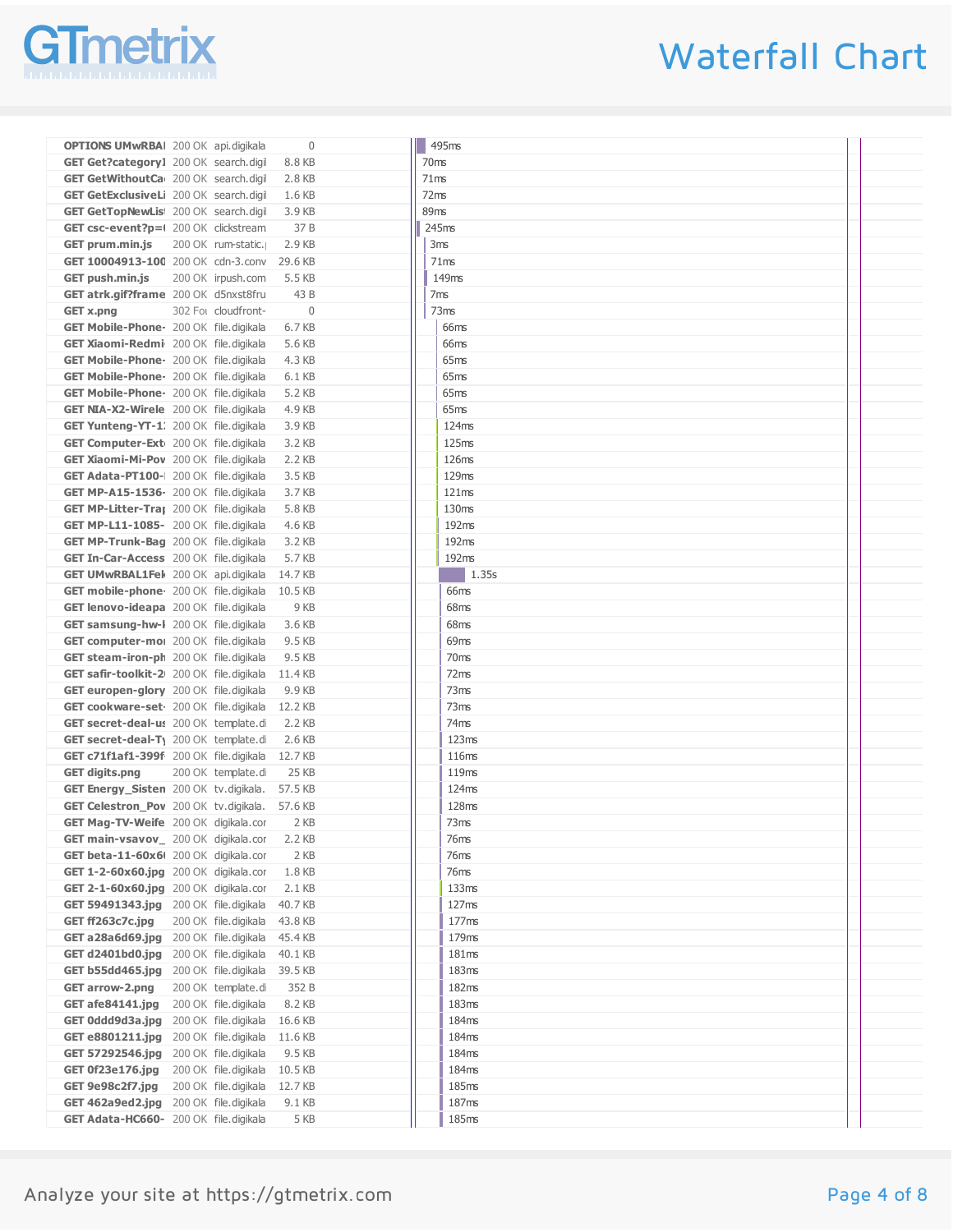

# Waterfall Chart

| GET exclusive-blue 200 OK template.di 2.1 KB    |                | 185ms             |                         |       |
|-------------------------------------------------|----------------|-------------------|-------------------------|-------|
| GET Accessories-M 200 OK file.digikala 3.2 KB   |                | 185ms             |                         |       |
| GET Notebook-Alie 200 OK file.digikala 4.5 KB   |                | 185ms             |                         |       |
| GET Emtec-Univers 200 OK file.digikala 4.8 KB   |                | 184ms             |                         |       |
| GET Lenovo-Moto- 200 OK file.digikala 4.5 KB    |                | 184ms             |                         |       |
| GET Prowall-E3-04! 200 OK file.digikala 10.8 KB |                | 182ms             |                         |       |
| GET Edma-066455 200 OK file.digikala            | 1.8 KB         | 182ms             |                         |       |
| GET Edma-064755 200 OK file.digikala 3.3 KB     |                | 182ms             |                         |       |
| GET Edma-064055 200 OK file.digikala 4.1 KB     |                | 182ms             |                         |       |
| GET Oxford-Biona-I 200 OK file.digikala 5.3 KB  |                | 182ms             |                         |       |
| GET 1489215011-u 200 OK cdn-3.conv 18.2 KB      |                | 25ms              |                         |       |
| GET track?c=1000 200 OK 10005616.               | $\overline{0}$ | 357 <sub>ms</sub> |                         |       |
| 200 OK a2171b815<br><b>GET test.png</b>         | 58 B           | 195ms             |                         |       |
| GET 590ee8d1-816 200 OK file.digikala 16.6 KB   |                | 69ms              |                         |       |
| GET 8b5ff0e9-aeaC 200 OK file.digikala 12.7 KB  |                | 66ms              |                         |       |
| GET track?c=1000 200 OK 10005616.               | $\overline{0}$ | 162ms             |                         |       |
| GET 4ababe73-20b 200 OK file.digikala 17.5 KB   |                |                   | 69ms                    |       |
| GET a65c3ae6-1fa(200 OK file.digikala 12.7 KB   |                |                   | $67$ $\text{rs}$        |       |
| GET Ad?cat=mainr 200 OK adapi.digika            | 161 B          |                   |                         | 582ms |
| GET beacon.gif?pat 200 OK rum-collect           | 51 B           |                   |                         | 343ms |
| POST usrh.ashx?us 200 OK irpush.com             | 43 B           |                   |                         | 512ms |
| <b>133 Requests</b>                             | <b>1.4 MR</b>  |                   | 27.23s (onload: 26.58s) |       |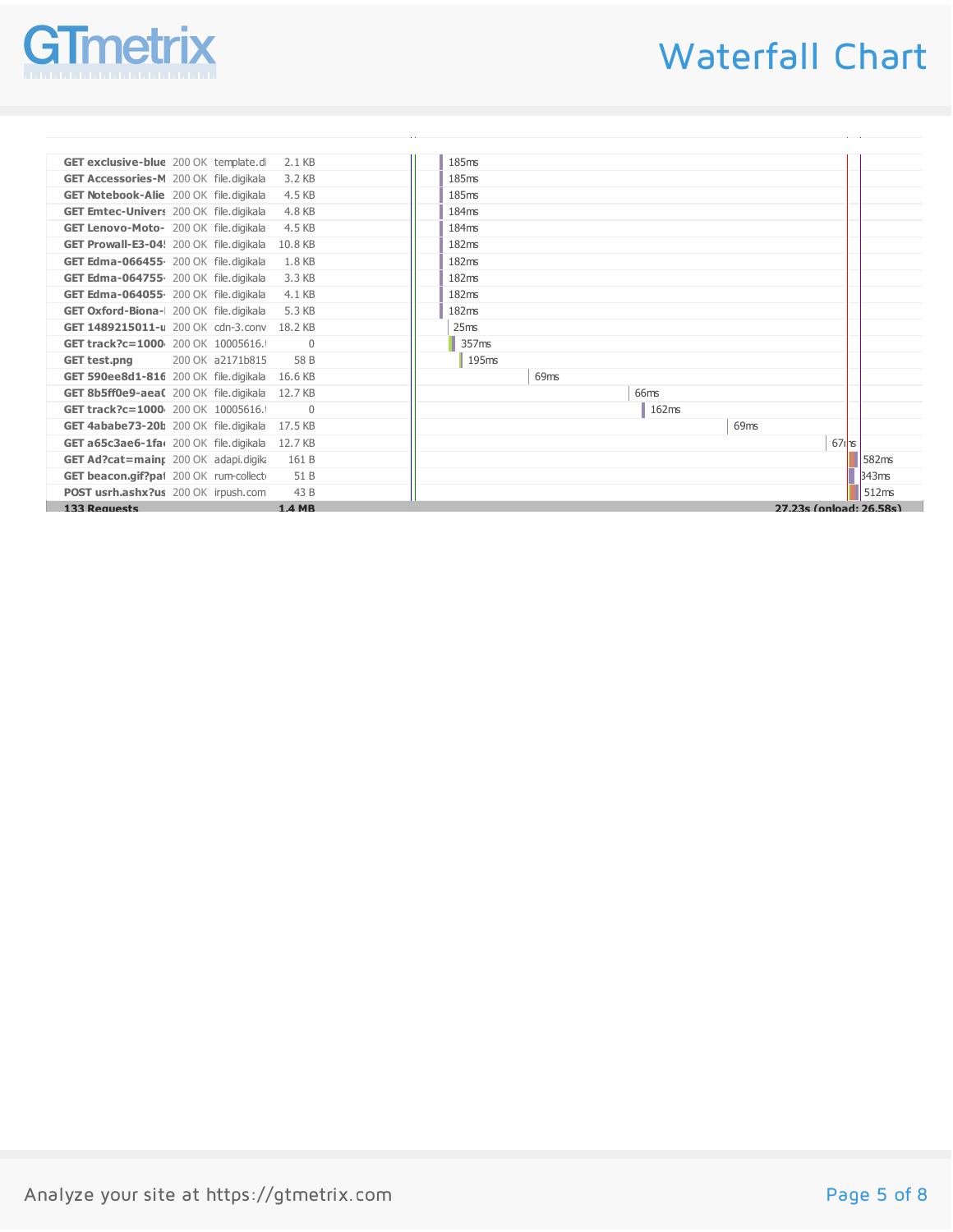

# Page Load Timings

## Page Load Timings

|                   |                  |                         | 481ms<br><b>TTFB</b> | 1.2s<br>DOM int. | $1.4s$ (2ms)<br><b>DOM</b> loaded | First o |
|-------------------|------------------|-------------------------|----------------------|------------------|-----------------------------------|---------|
| 161ms<br>Redirect | 163ms<br>Connect | 157ms<br><b>Backend</b> |                      |                  |                                   |         |

**Registered users have access to performance timings!**

Access our unique visualization of advanced timings like TTFB, DOM interactive, First paint, RUM Speed Index and more.

Log in or Create an Account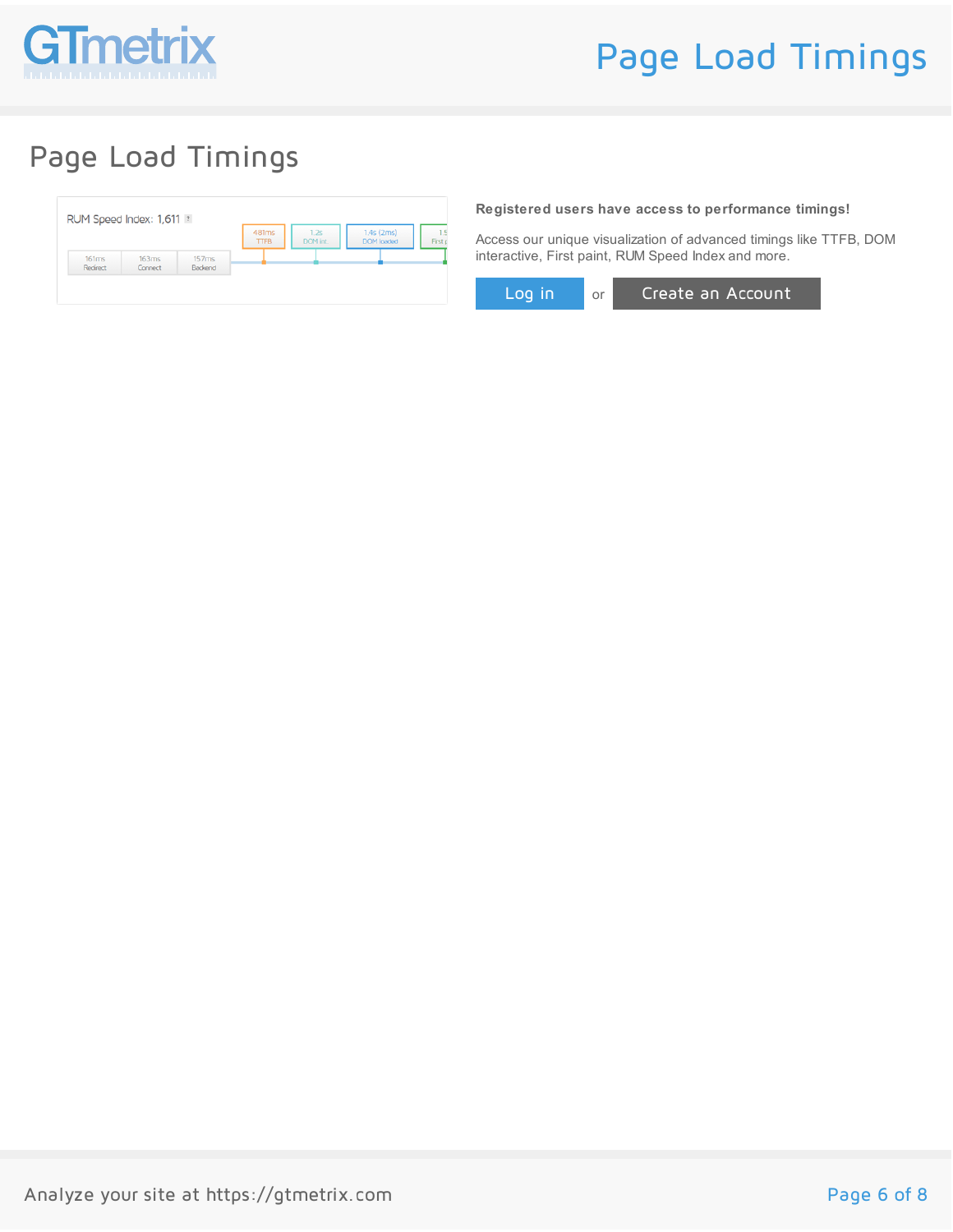

### PageSpeed Recommendations

| <b>RECOMMENDATION</b>                             | <b>GRADE</b> | <b>RELATIVE</b> | <b>TYPE</b>          | <b>PRIORITY</b> |
|---------------------------------------------------|--------------|-----------------|----------------------|-----------------|
| <b>Serve scaled images</b>                        | F(0)         | AVG SCORE: 70%  | <b>IMAGES</b>        | <b>HIGH</b>     |
| <b>Optimize images</b>                            | F(14)        | AVG SCORE: 69%  | <b>IMAGES</b>        | <b>HIGH</b>     |
| <b>Enable Keep-Alive</b>                          | F(38)        | AVG SCORE: 93%  | <b>SERVER</b>        | <b>HIGH</b>     |
| <b>Combine images using CSS sprites</b>           | F(38)        | AVG SCORE: 86%  | <b>IMAGES</b>        | <b>HIGH</b>     |
| Serve resources from a consistent URL             | D (63)       | AVG SCORE: 88%  | <b>CONTENT</b>       | <b>HIGH</b>     |
| Leverage browser caching                          | D (67)       | AVG SCORE: 59%  | <b>SERVER</b>        | <b>HIGH</b>     |
| Avoid landing page redirects                      | C(75)        | AVG SCORE: 98%  | <b>SERVER</b>        | <b>HIGH</b>     |
| <b>Specify image dimensions</b>                   | A (90)       | AVG SCORE: 98%  | <b>IMAGES</b>        | <b>MEDIUM</b>   |
| <b>Minimize redirects</b>                         | A (92)       | AVG SCORE: 87%  | <b>CONTENT</b>       | <b>HIGH</b>     |
| Specify a cache validator                         | A (94)       | AVG SCORE: 94%  | <b>SERVER</b>        | <b>HIGH</b>     |
| <b>Minify JavaScript</b>                          | A (96)       | AVG SCORE: 87%  | <b>JS</b>            | <b>HIGH</b>     |
| <b>Enable gzip compression</b>                    | A (97)       | AVG SCORE: 81%  | <b>SERVER</b>        | <b>HIGH</b>     |
| <b>Avoid bad requests</b>                         | A (100)      | AVG SCORE: 98%  | <b>CONTENT</b>       | <b>HIGH</b>     |
| <b>Defer parsing of JavaScript</b>                | A (100)      | A VG SCORE: 70% | <b>JS</b>            | <b>HIGH</b>     |
| <b>Inline small CSS</b>                           | A (100)      | AVG SCORE: 95%  | <b>CSS</b>           | <b>HIGH</b>     |
| <b>Inline small JavaScript</b>                    | A (100)      | AVG SCORE: 95%  | <b>JS</b>            | <b>HIGH</b>     |
| <b>Minify CSS</b>                                 | A (100)      | AVG SCORE: 94%  | CSS                  | <b>HIGH</b>     |
| <b>Minimize request size</b>                      | A (100)      | AVG SCORE: 98%  | <b>CONTENT</b>       | <b>HIGH</b>     |
| Optimize the order of styles and scripts          | A (100)      | AVG SCORE: 96%  | CSS/JS               | <b>HIGH</b>     |
| Put CSS in the document head                      | A (100)      | AVG SCORE: 100% | <b>CSS</b>           | <b>HIGH</b>     |
| <b>Avoid CSS @import</b>                          | A (100)      | AVG SCORE: 98%  | CSS                  | <b>MEDIUM</b>   |
| Prefer asynchronous resources                     | A (100)      | AVG SCORE: 99%  | $\mathsf{JS}\xspace$ | <b>MEDIUM</b>   |
| <b>Specify a Vary: Accept-Encoding header</b>     | A (99)       | AVG SCORE: 96%  | <b>SERVER</b>        | LOW             |
| Specify a character set early                     | A (100)      | AVG SCORE: 100% | <b>CONTENT</b>       | <b>MEDIUM</b>   |
| Avoid a character set in the meta tag             | A (100)      | AVG SCORE: 100% | <b>CONTENT</b>       | LOW             |
| <b>Minify HTML</b>                                | A (100)      | AVG SCORE: 98%  | <b>CONTENT</b>       | LOW             |
| <b>Remove query strings from static resources</b> | A (100)      | AVG SCORE: 90%  | <b>CONTENT</b>       | LOW             |